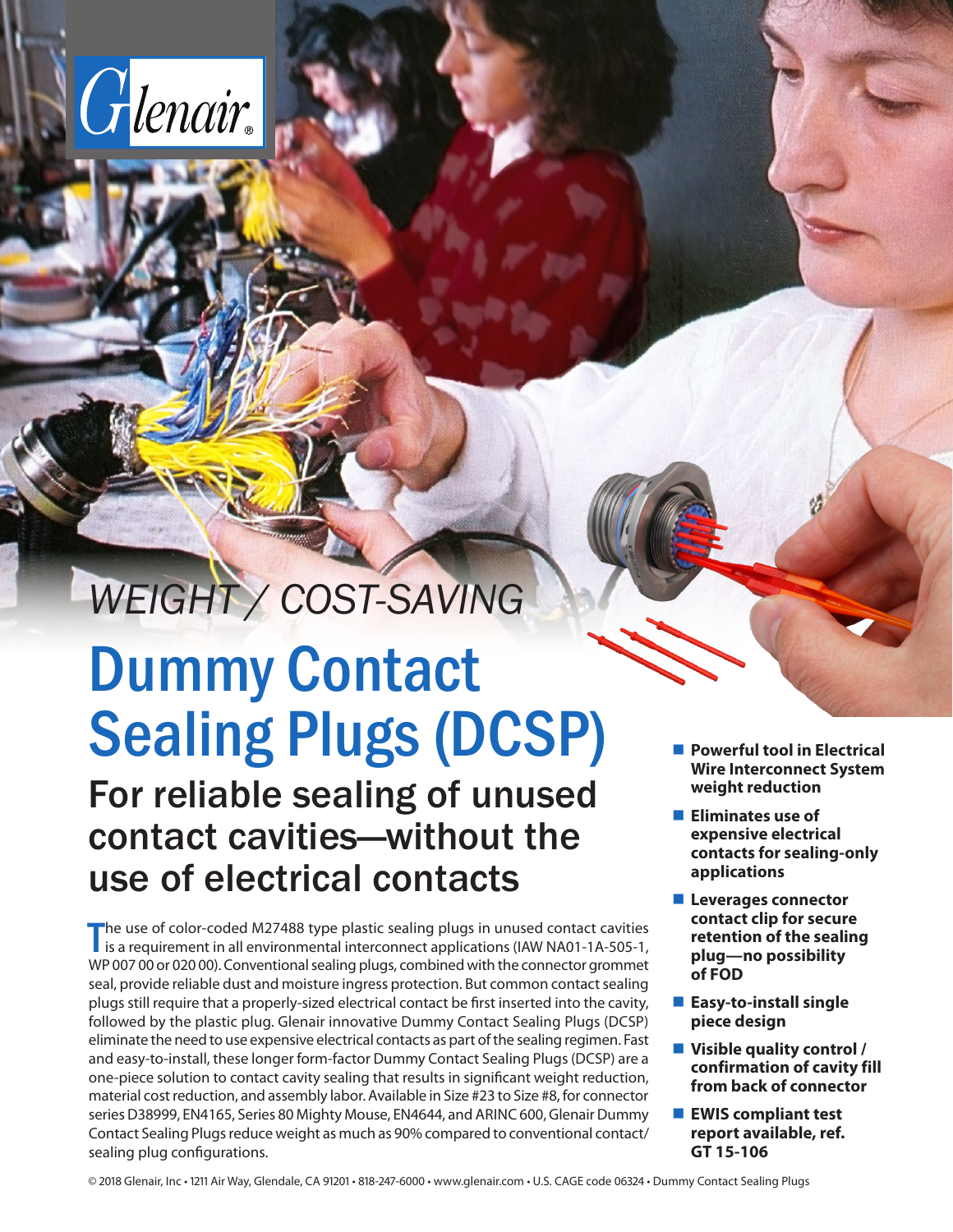

### for reliable sealing of unused contact cavities weight savings information

| Dummy Contact Sealing Plug (DCSP) Weight Savings: Size #20 Contact Arrangements |                                        |                       |                                  |                 |                                        |                                     |                                       |                                    |                                     |                              |                                    |                          |                          |
|---------------------------------------------------------------------------------|----------------------------------------|-----------------------|----------------------------------|-----------------|----------------------------------------|-------------------------------------|---------------------------------------|------------------------------------|-------------------------------------|------------------------------|------------------------------------|--------------------------|--------------------------|
|                                                                                 | <b>MIL-DTL-38999 Insert Arrangment</b> |                       |                                  |                 |                                        |                                     | <b>Spare Socket Cavity Components</b> | <b>Spare Pin Cavity Components</b> |                                     |                              |                                    | <b>Mated</b><br>Pair     |                          |
| Shell<br>Size                                                                   | Arrangment                             | Available<br>Cavities | <b>Filled</b><br><b>Cavities</b> | Percent<br>Fill | <b>Socket Contact</b><br>M39029/56-351 | <b>Sealing Plug</b><br>MS27488-20-2 | <b>Dummy Contact</b><br>680-116-20    | Weight<br><b>Savings</b>           | <b>Pin Contact</b><br>M39029/58-363 | Sealing Plug<br>MS27488-20-2 | <b>Dummy Contact</b><br>680-116-20 | Weight<br><b>Savings</b> | Weight<br><b>Savings</b> |
|                                                                                 |                                        |                       |                                  |                 | (grams)                                | (grams)                             | (grams)                               | (grams)                            | (grams)                             | (grams)                      | (grams)                            | (grams)                  | (grams)                  |
| 9                                                                               | 98                                     | 3                     | $\overline{2}$                   | 67              | 0.50                                   | 0.08                                | 0.06                                  | 0.52                               | 0.14                                | 0.08                         | 0.06                               | 0.15                     | 0.67                     |
| 11                                                                              | 98                                     | 6                     | 4                                | 67              | 1.00                                   | 0.16                                | 0.12                                  | 1.04                               | 0.27                                | 0.16                         | 0.12                               | 0.31                     | 1.34                     |
| 13                                                                              | 98                                     | 10 <sup>10</sup>      | 8                                | 80              | 1.00                                   | 0.16                                | 0.12                                  | 1.04                               | 0.27                                | 0.16                         | 0.12                               | 0.31                     | 1.34                     |
| 15                                                                              | 19                                     | 19                    | 14                               | 74              | 2.50                                   | 0.39                                | 0.30                                  | 2.59                               | 0.68                                | 0.39                         | 0.30                               | 0.77                     | 3.36                     |
| 17                                                                              | 26                                     | 26                    | 20                               | 77              | 3.00                                   | 0.47                                | 0.36                                  | 3.11                               | 0.82                                | 0.47                         | 0.36                               | 0.92                     | 4.03                     |
| 19                                                                              | 32                                     | 32                    | 24                               | 75              | 4.00                                   | 0.62                                | 0.48                                  | 4.14                               | 1.09                                | 0.62                         | 0.48                               | 1.23                     | 5.38                     |
| 21                                                                              | 41                                     | 41                    | 32                               | 78              | 4.50                                   | 0.70                                | 0.54                                  | 4.66                               | 1.22                                | 0.70                         | 0.54                               | 1.39                     | 6.05                     |
| 23                                                                              | 55                                     | 55                    | 44                               | 80              | 5.50                                   | 0.86                                | 0.66                                  | 5.70                               | 1.50                                | 0.86                         | 0.66                               | 1.69                     | 7.39                     |
| 25                                                                              | 61                                     | 61                    | 48                               | 79              | 6.50                                   | 1.01                                | 0.78                                  | 6.73                               | 1.77                                | 1.01                         | 0.78                               | 2.00                     | 8.74                     |

| Weight Savings per 1,000 Dummy Contact Sealing Plugs (DCSP)        |                                        |                              |                                       |                       |       |                                     |                              |                                    |                       |       |                       |                  |
|--------------------------------------------------------------------|----------------------------------------|------------------------------|---------------------------------------|-----------------------|-------|-------------------------------------|------------------------------|------------------------------------|-----------------------|-------|-----------------------|------------------|
|                                                                    |                                        |                              | <b>Spare Socket Cavity Components</b> |                       |       | <b>Spare Pin Cavity Components</b>  |                              |                                    | <b>Mated Pair</b>     |       |                       |                  |
| <b>Number of Spare</b><br><b>Contact Cavities</b><br><b>Sealed</b> | <b>Socket Contact</b><br>M39029/56-351 | Sealing Plug<br>MS27488-20-2 | <b>Dummy Contact</b><br>680-116-20    | <b>Weight Savings</b> |       | <b>Pin Contact</b><br>M39029/58-363 | Sealing Plug<br>MS27488-20-2 | <b>Dummy Contact</b><br>680-116-20 | <b>Weight Savings</b> |       | <b>Weight Savings</b> |                  |
|                                                                    | (grams)                                | (grams)                      | (grams)                               | (grams)               | (lbs) | (grams)                             | (grams)                      | (grams)                            | (grams)               | (lbs) | (grams)               | (lbs)            |
| 1000                                                               | 500.0                                  | 78.0                         | 60.0                                  | 518.0                 | 1.14  | 136.0                               | 78.0                         | 60.0                               | 154.0                 | 0.34  | 672.0                 | .48 <sub>1</sub> |

#### **Dummy Contact Sealing Plug (DCSP) Weight Savings: Size #22 Contact Arrangements MIL-DTL-38999 Insert Arrangment Spare Socket Cavity Components Spare Pin Cavity Components Mated Pair** Shell Shell Arrangement Available<br>Size Arrangement Cavities **Cavities** Filled **Cavities** Percent Fill Socket Contact M39029/56-348 Sealing Plug Dummy Contact MS27488-22-2 680-116-22 Weight Savings Pin Contact M39029/58-360 Sealing Plug MS27488-22-2 Dummy Contact 680-116-22 Weight Savings Weight Savings (grams) (grams) (grams) (grams) (grams) (grams) (grams) (grams) (grams) 9 35 6 4 67 0.50 0.06 0.07 0.49 0.14 0.06 0.07 0.13 0.62 11 35 13 10 77 0.75 0.09 0.11 0.73 0.22 0.09 0.11 0.20 0.93 13 35 22 16 73 1.49 0.18 0.22 1.46 0.43 0.18 0.22 0.40 1.85 15 35 37 28 76 2.24 0.27 0.32 2.19 0.65 0.27 0.32 0.59 2.78 17 35 55 44 80 2.74 0.33 0.40 2.67 0.79 0.33 0.40 0.73 3.40 19 35 66 52 79 3.49 0.42 0.50 3.40 1.01 0.42 0.50 0.92 4.33 21 35 79 <mark>62</mark> 78 4.23 0.51 0.61 4.13 1.22 0.51 0.61 1.12 5.25 23 35 100 80 80 4.98 0.60 0.72 4.86 1.44 0.60 0.72 1.32 6.18 25 35 128 102 80 6.47 0.78 0.94 6.32 1.87 0.78 0.94 1.72 8.03

| Weight Savings per 1,000 Dummy Contact Sealing Plugs (DCSP) |                                        |                              |                                       |                       |       |                                     |                              |                                    |                       |       |                   |                       |  |
|-------------------------------------------------------------|----------------------------------------|------------------------------|---------------------------------------|-----------------------|-------|-------------------------------------|------------------------------|------------------------------------|-----------------------|-------|-------------------|-----------------------|--|
|                                                             |                                        |                              | <b>Spare Socket Cavity Components</b> |                       |       |                                     |                              | <b>Spare Pin Cavity Components</b> |                       |       | <b>Mated Pair</b> |                       |  |
| Number of Spare<br><b>Contact Cavities</b><br><b>Sealed</b> | <b>Socket Contact</b><br>M39029/56-348 | Sealing Plug<br>MS27488-22-2 | <b>Dummy Contact</b><br>687-116-22    | <b>Weight Savings</b> |       | <b>Pin Contact</b><br>M39029/58-360 | Sealing Plug<br>MS27488-22-2 | <b>Dummy Contact</b><br>680-116-22 | <b>Weight Savings</b> |       |                   | <b>Weight Savings</b> |  |
|                                                             | (grams)                                | (grams)                      | (grams)                               | (grams)               | (lbs) | (grams)                             | (grams)                      | (grams)                            | (grams)               | (lbs) | (grams)           | (lbs)                 |  |
| 1000                                                        | 249.0                                  | 30.0                         | 36.0                                  | 243.0                 | 0.54  | 72.0                                | 30.0                         | 36.0                               | 66.0                  | 0.15  | 309.0             | 0.68                  |  |

| <b>Reference Weights</b> |            |                         |            |  |  |  |  |  |  |  |
|--------------------------|------------|-------------------------|------------|--|--|--|--|--|--|--|
| Component                | Weight (g) | Component               | Weight (g) |  |  |  |  |  |  |  |
| MS27488-22-2             | 0.030      | MS27488-16-3            | 0.140      |  |  |  |  |  |  |  |
| M39029/58-360            | 0.072      | M39029/58-364           | 0.333      |  |  |  |  |  |  |  |
| M39029/56-348            | 0.249      | M39029/56-352           | 0.769      |  |  |  |  |  |  |  |
| Glenair DCSP 660-116-22  | 0.036      | Glenair DCSP 660-116-16 | 0.140      |  |  |  |  |  |  |  |
| MS27488-20-2             | 0.078      | MS27488-12-3            | 0.260      |  |  |  |  |  |  |  |
| M39029/58-363            | 0.136      | M39029/58-365           | 0.681      |  |  |  |  |  |  |  |
| M39029/56-351            | 0.500      | M39029/56-353           | 1.600      |  |  |  |  |  |  |  |
| Glenair DCSP 660-116-20  | 0.060      | Glenair DCSP 687-116-12 | 0.280      |  |  |  |  |  |  |  |
|                          |            | Glenair DCSP 687-821-8  | 1.800      |  |  |  |  |  |  |  |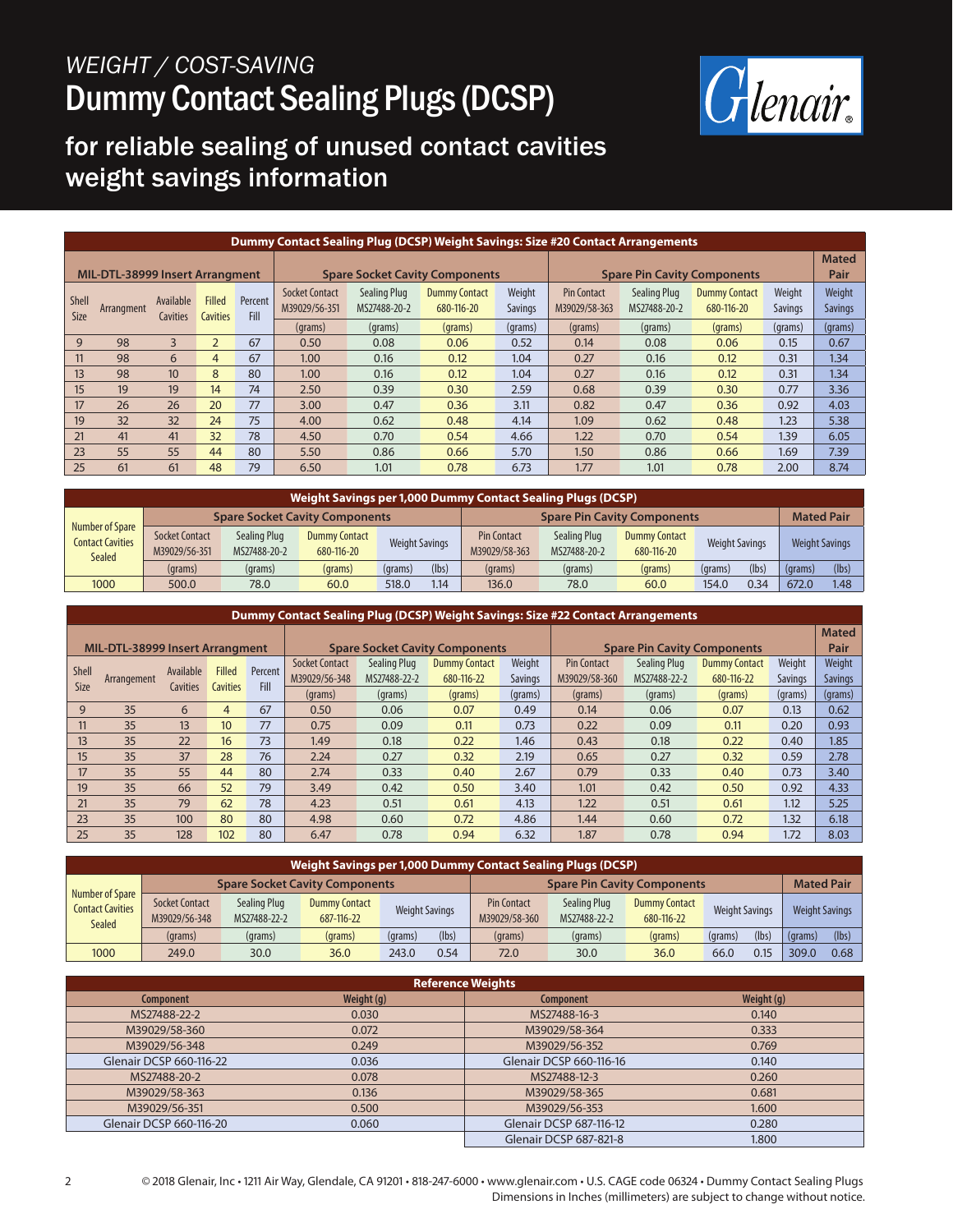

#### for reliable sealing of unused contact cavities part selection and installation instructions

| <b>Connector Series / Size / Color Code / Part Number Selection</b> |            |              |                                            |            |            |           |            |  |  |  |  |  |
|---------------------------------------------------------------------|------------|--------------|--------------------------------------------|------------|------------|-----------|------------|--|--|--|--|--|
|                                                                     |            |              | <b>Crimp Removable Contact Cavity Size</b> |            |            |           |            |  |  |  |  |  |
| <b>Connector Series</b>                                             | 23         | 22           | 20                                         | 16         | 12         | 8         | 8 w/Boot   |  |  |  |  |  |
| D38999 Series I, III, IV                                            |            |              |                                            |            |            |           |            |  |  |  |  |  |
| D38999 Series II                                                    |            | 680-116-22   |                                            |            | 680-116-12 | 680-116-8 |            |  |  |  |  |  |
| EN4165                                                              | 680-116-23 |              | 680-116-20                                 | 680-116-16 |            |           | 680-116-8B |  |  |  |  |  |
| Series 800-805                                                      |            |              |                                            |            |            |           |            |  |  |  |  |  |
| <b>Mighty Mouse</b>                                                 |            |              |                                            |            |            |           |            |  |  |  |  |  |
| <b>EPX</b>                                                          |            |              |                                            |            |            |           |            |  |  |  |  |  |
| <b>ARINC 600</b>                                                    |            | 680-116-22   | 680-117-20                                 |            |            | 680-117-8 | 680-117-8B |  |  |  |  |  |
| Series 806<br><b>Mighty Mouse Mil-Aero</b>                          |            | 680-120-22HD | 680-120-20HD                               |            |            |           |            |  |  |  |  |  |



#### INSTALLATION OF DUMMY CONTACTS

**1.** Insert Dummy Contacts into unused contact cavities.

A. Dummy Contacts may be installed using contact insertion tool, needle nose pliers or by hand (space permitting). B. Isopropyl alcohol may be used to facilitate insertion of Dummy Contacts.

- **2.** Push Dummy Contact into cavity until flange locks into contact retention clip.
- **3.** Attempt to pull Dummy Contact from connector body to ensure full retention.

#### *Important note: Size #22 and #23 Dummy Contacts In 38999 socket cavities*

- **4.** Dummy Contact shall only be inserted into cavity far enough to engage retention clip.
- **5.** Pull Contact back for maximum tail exposure.



**Illustration shows conventional sealing plug / contact configuration (top) and long form-factor Dummy Contact Sealing Plugs (bottom).**



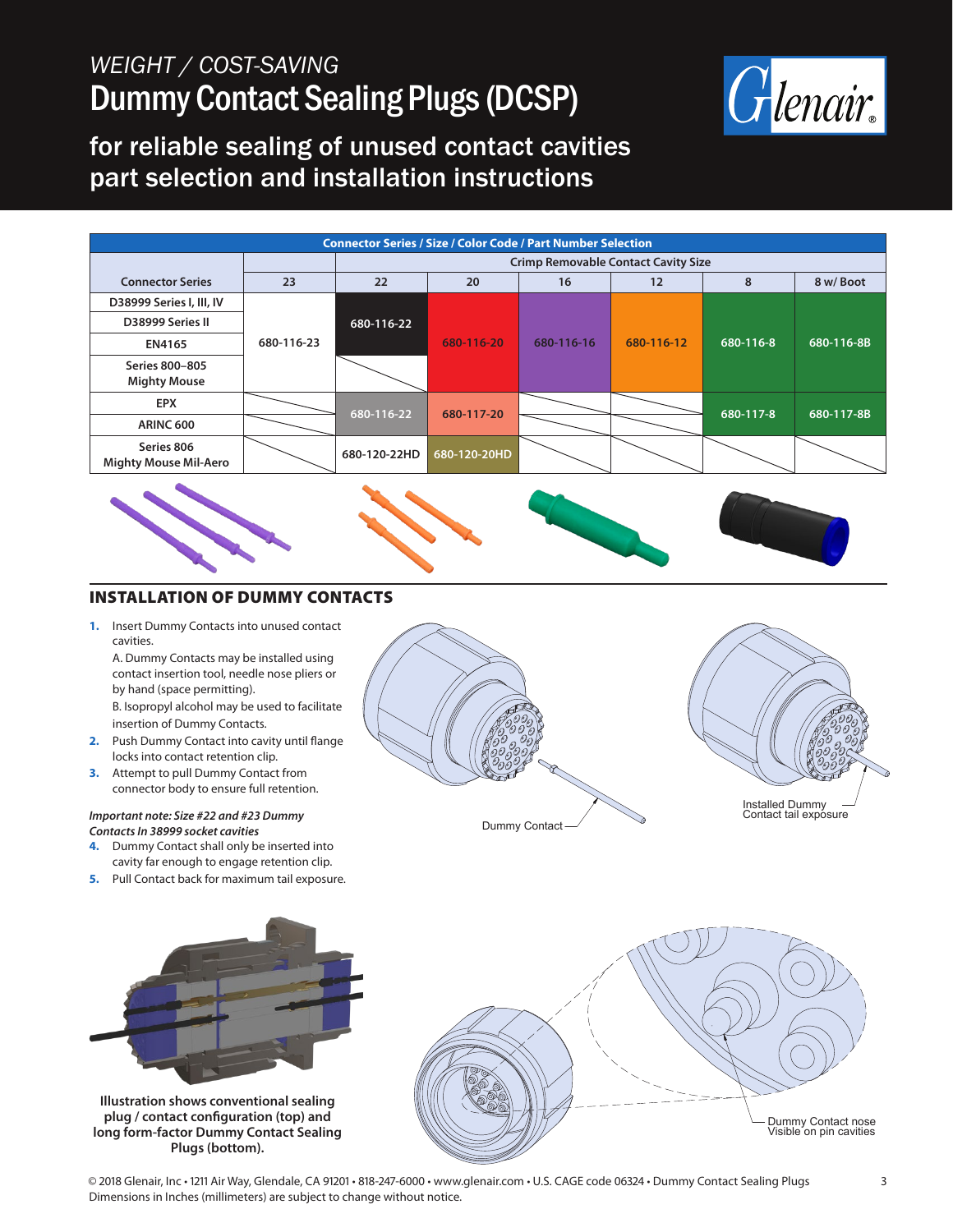

for reliable sealing of unused contact cavities for D38999, Mighty Mouse, and EN4165 connectors

#### 680-116 DUMMY CONTACT SEALING PLUG FOR D38999, MIGHTY MOUSE SR. 800, 801, 802, 803, 805, AND EN4165



|                     | <b>Table I</b> |      |      |      |      |       |       |                   |                 |  |  |  |  |  |
|---------------------|----------------|------|------|------|------|-------|-------|-------------------|-----------------|--|--|--|--|--|
| <b>Contact</b>      |                |      | ØA   |      | ØB   | C Max |       |                   |                 |  |  |  |  |  |
| Cavity<br>Size/Dash | Color          |      |      |      |      |       |       | <b>Extraction</b> | <b>Standard</b> |  |  |  |  |  |
| <b>Number</b>       | Code           | in.  | mm   | in.  | mm   | in.   | mm    | <b>Tool</b>       | Pkg. Size       |  |  |  |  |  |
| -8                  | Green          | .315 | 8.00 | .218 | 5.54 | 1.51  | 38.35 | M81969/14-06      | 100             |  |  |  |  |  |
| $-12$               | Orange         | .181 | 4.60 | .094 | 2.39 | 1.18  | 29.97 | M81969/14-04      | 100             |  |  |  |  |  |
| $-16$               | Violet         | .128 | 3.25 | .062 | 1.57 | 1.18  | 29.97 | M81969/14-03      | 500             |  |  |  |  |  |
| $-20$               | Red            | .093 | 2.36 | .040 | 1.02 | 1.18  | 29.97 | M81969/14-10      | 1000            |  |  |  |  |  |
| $-22$               | <b>Black</b>   | .061 | 1.55 | .030 | .76  | 1.18  | 29.97 | M81969/14-01      | 1000            |  |  |  |  |  |
| $-23$               | Bone           | .054 | 1.37 | .027 | .69  | 1.18  | 29.97 | M81969/1-05       | 1000            |  |  |  |  |  |

- 1. Molded plastic material, 200° minimum temp. limit
- 2. Designed to seal the unused contact cavities of the following connector series:
- MIL-DTL-38999 Ser. I, II, III, IV
- EN 4165
- Series 800, 801, 802, 803, and 805 Mighty Mouse
- 3. Size 8 dummy contact requires a boot (ref P/N 859-165-02) to seal the cavity of the grommet, supplied by selecting option "B" in the part number
- 4. Dummy contacts are bagged and tagged in standard package quantities per Table I. Special rates will apply for alternative package qualities.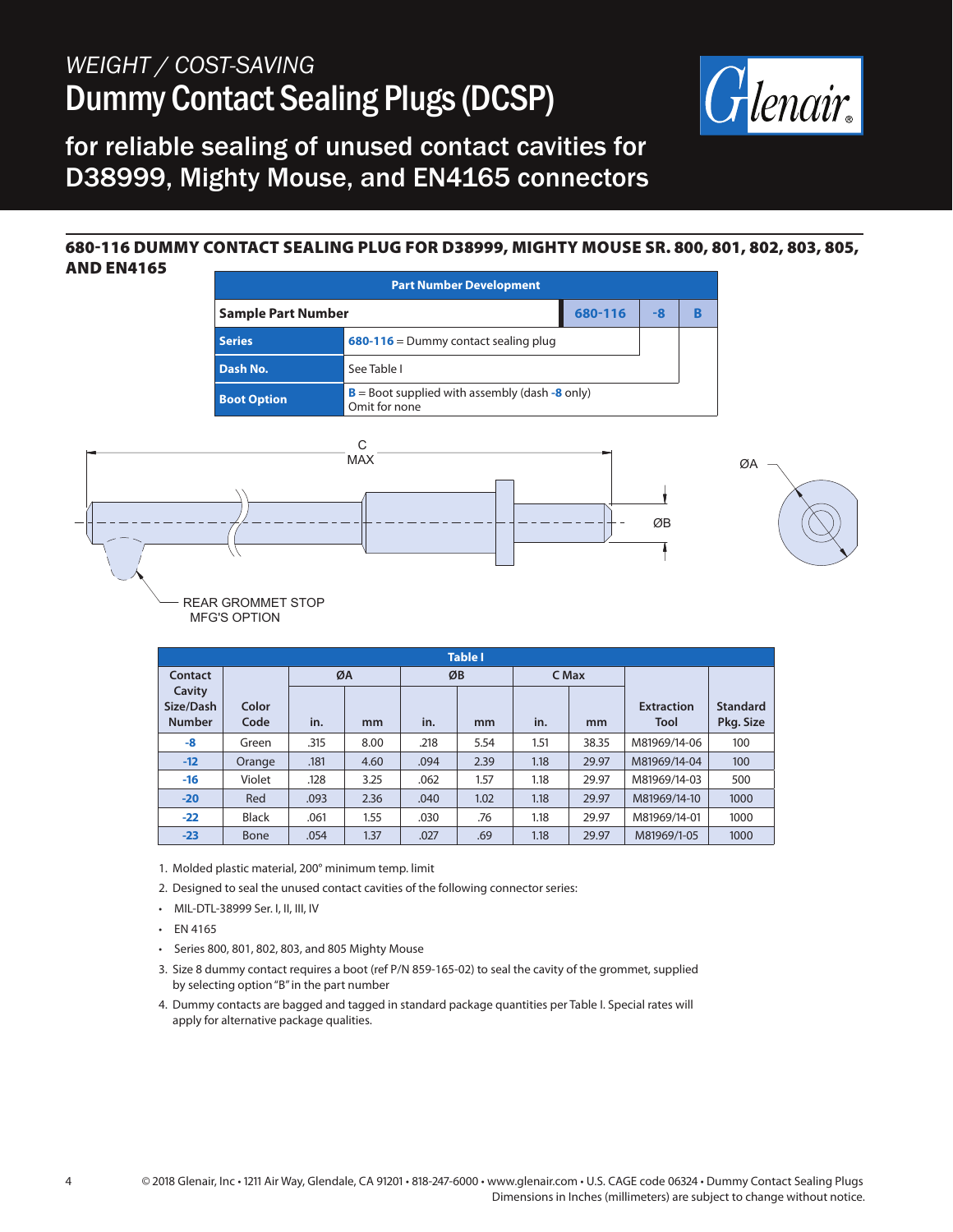

#### for reliable sealing of unused contact cavities for Series 806 Mighty Mouse Mil-Aero connectors

#### 680-120 DUMMY CONTACT SEALING PLUG FOR SERIES 806 MIGHTY MOUSE MIL-AERO CONNECTORS

| <b>Part Number Development</b> |                                             |         |      |  |  |  |  |  |  |
|--------------------------------|---------------------------------------------|---------|------|--|--|--|--|--|--|
| <b>Sample Part Number</b>      |                                             | 680-120 | 20HD |  |  |  |  |  |  |
| <b>Series</b>                  | <b>680-116</b> = Dummy contact sealing plug |         |      |  |  |  |  |  |  |
| Dash No.                       | See Table I                                 |         |      |  |  |  |  |  |  |



|                                      | <b>Table I</b> |      |      |      |      |      |       |                                  |                              |  |  |  |  |
|--------------------------------------|----------------|------|------|------|------|------|-------|----------------------------------|------------------------------|--|--|--|--|
| Contact                              |                | ØA   |      |      | ØB   |      | C Max |                                  |                              |  |  |  |  |
| Cavity<br>Size/Dash<br><b>Number</b> | Color<br>Code  | in.  | mm   | in.  | mm   | in.  | mm    | <b>Extraction</b><br><b>Tool</b> | <b>Standard</b><br>Pkg. Size |  |  |  |  |
| $-20HD$                              | Brown          | .084 | 2.13 | .040 | 1.02 | 1.18 | 29.97 | 809-203                          | 1000                         |  |  |  |  |
| $-22HD$                              | <b>Bone</b>    | .054 | 1.37 | .027 | 0.69 | 1.18 | 29.97 | 859-150                          | 1000                         |  |  |  |  |

1. Molded plastic material, 200° minimum temperature limit

- 2. Designed to seal the unused contact cavities of Series 806 Mighty Mouse Mil-Aero connectors
- 3. Dummy contacts are bagged and tagged in standard package quantities of 1000. Special rates will apply for alternative package qualities.